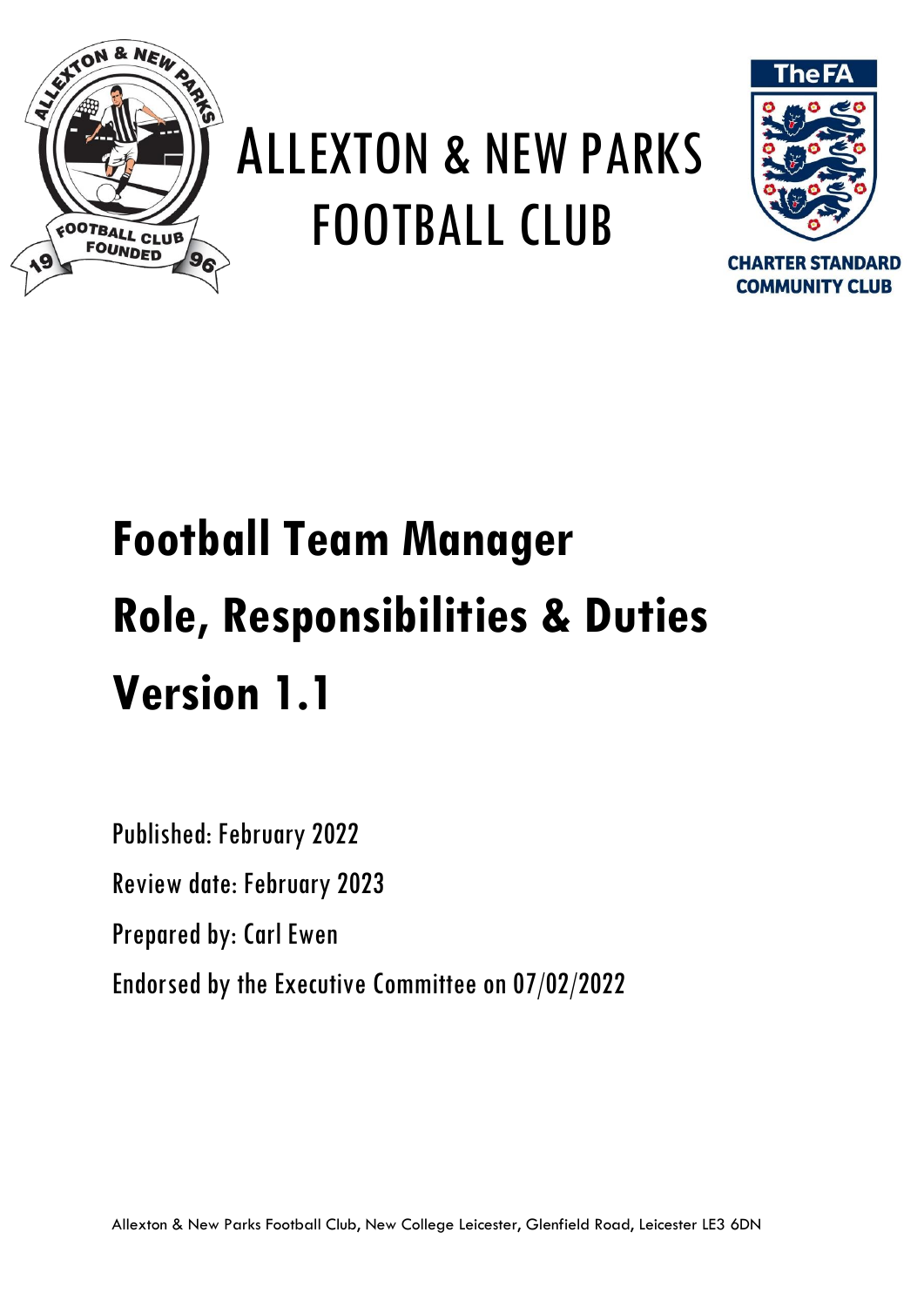## **Allexton & New Parks Football Club**

## **Managers Role, Responsibilities & Duties**

| <b>Job Title</b>                             | <b>Football Team Manager</b>                                                                                                                                                                                                                                                                                                                                                                                                                                                                                                                                                                                                                                                                                                                                                                                                                                                                                      |
|----------------------------------------------|-------------------------------------------------------------------------------------------------------------------------------------------------------------------------------------------------------------------------------------------------------------------------------------------------------------------------------------------------------------------------------------------------------------------------------------------------------------------------------------------------------------------------------------------------------------------------------------------------------------------------------------------------------------------------------------------------------------------------------------------------------------------------------------------------------------------------------------------------------------------------------------------------------------------|
| Salary                                       | <b>Voluntary Role</b>                                                                                                                                                                                                                                                                                                                                                                                                                                                                                                                                                                                                                                                                                                                                                                                                                                                                                             |
| <b>Hours Of Work</b>                         | Minimum Requirement is:<br>To provide 1 hour's training per week with team.<br>Game Day - including pre & post-match duties                                                                                                                                                                                                                                                                                                                                                                                                                                                                                                                                                                                                                                                                                                                                                                                       |
| <b>Responsible to</b>                        | Director of Football - Day to day football<br><b>Executive Committee - overall</b>                                                                                                                                                                                                                                                                                                                                                                                                                                                                                                                                                                                                                                                                                                                                                                                                                                |
| <b>Overall purpose</b><br>of the Role        | To manage all on and off field football activities for the team to ensure that all<br>$\bullet$<br>players and staff are provided with coaching and support to enable them to<br>compete and perform at the highest level.<br>You will embrace the Clubs DNA, our golden thread. This encompasses who we<br>are, how we play, the future Allexton Player, how we coach & how we<br>support, based on the "4 corner approach".<br>To be part of the management team reporting to the Executive Committee<br>$\bullet$                                                                                                                                                                                                                                                                                                                                                                                              |
|                                              | demonstrating a positive attitude and to be approachable.                                                                                                                                                                                                                                                                                                                                                                                                                                                                                                                                                                                                                                                                                                                                                                                                                                                         |
| <b>Summary of</b>                            | Demonstrate and uphold the values, ethos, and standards of Allexton & New<br>$\bullet$<br>Parks Football Club, which is known and respected for football within the local<br>community and further afield.<br>Lead by example and promote/adhere to the Clubs' guidelines/policies with<br>particular attention to the Club's Code of Conduct, FA Respect guidelines &<br>safeguarding<br>To act in the best faith in respect to the Clubs' policies & procedures. To ensure                                                                                                                                                                                                                                                                                                                                                                                                                                      |
| <b>Duties and</b><br><b>Responsibilities</b> | that we deliver a friendly & safe environment for all players. Help and<br>encourage all individuals associated with Allexton & New Parks Football Club<br>achieve and maintain high /good standards of behaviour.<br>To attend all training sessions and matches played by the team.<br>Implement a training programme & ensure a high standard of coaching<br>delivery across the team considering current good practice.<br>To play matches aligned to the team from the relevant league and cup<br>$\bullet$<br>competitions, communicating within opposing team managers to arrange<br>times, places & kit requirements.<br>You have a duty to provide the Club with details of any tournament, game, or<br>any other event outside of any league or cup competition that you wish to<br>participate in. Authorisation is not automatically granted. Please allow 7 days<br>for any requests to be approved. |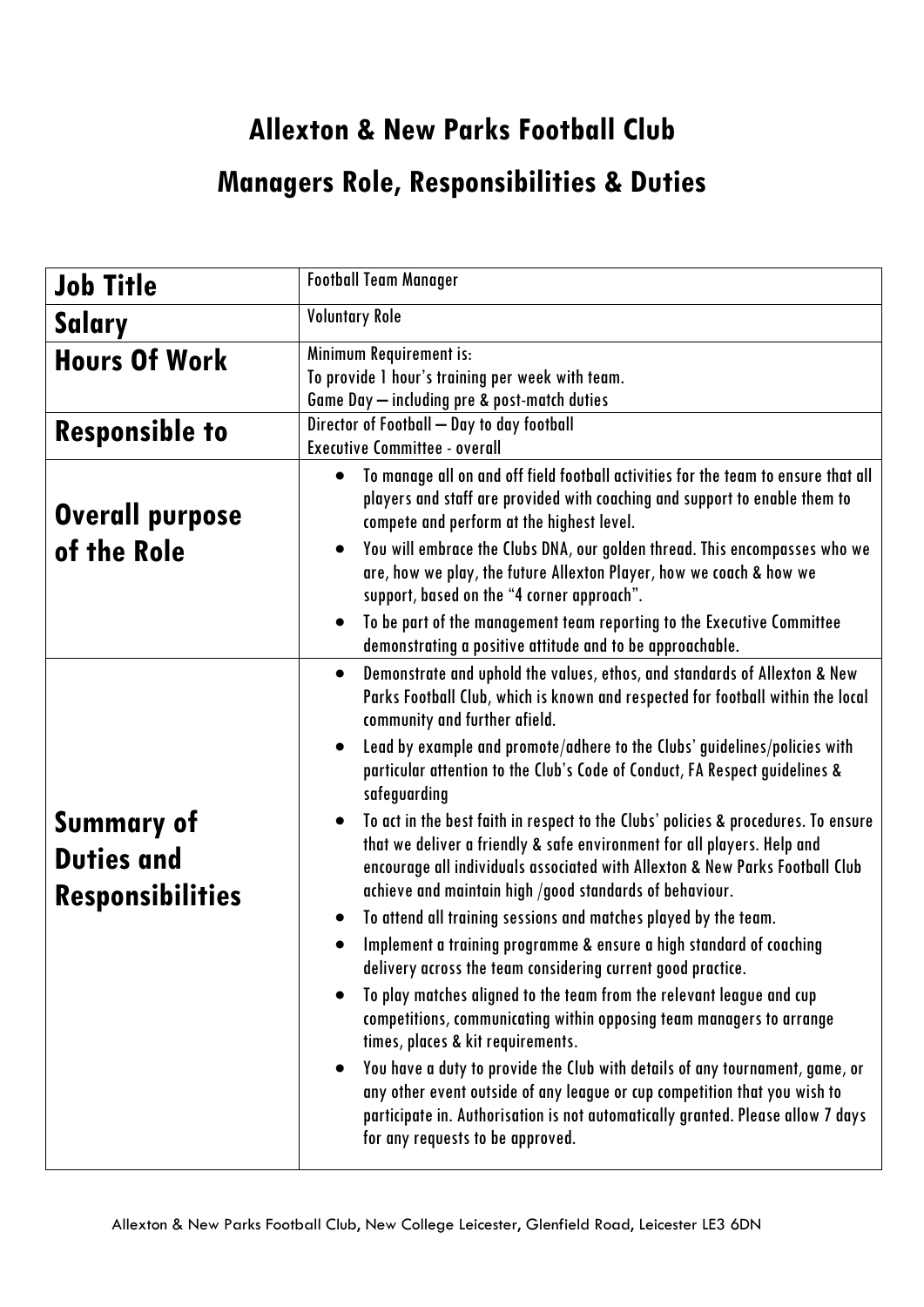| <b>Summary of</b><br><b>Duties and</b><br><b>Responsibilities</b><br>Continued. | To ensure all players go through the "onboarding policy", therefore<br>$\bullet$<br>registered, signing on fee and ID provided, financial contributions are paid<br>and up to date, along with ensuring that each player has the appropriate kit,<br>as per the Club's kit policy.<br>You will promote the use of electronic payments for signing on fees and/or<br>$\bullet$<br>monthly contributions and direct any cash receipts to the counter in the Club<br>House.<br>You must NOT engage in receiving cash payments from any player or<br>parent/guardian for whatever reason.<br>You must be committed to further enhance the team to become trusted and<br>reputable people.<br>To work collaboratively with colleagues at the Club to develop talented<br>$\bullet$<br>players to progress through the pathway.<br>To have a strong interest in supporting and assisting in the development<br>$\bullet$<br>of the Club<br>$\bullet$<br>To co-operate with the Club's Communication and Media Officer to<br>promote the Club.<br>You must attend an annual appraisal with Director of Football, review<br>$\bullet$<br>requirements for next season, including personal development & complete a<br>Season Planner. You are required to attend ad-hoc meetings as requested.<br>This document is a guide only and should not be regarded as exclusive or<br>$\bullet$<br>exhaustive.<br>It is intended as an outline indication of the areas of activity<br>$\bullet$<br>and will be amended in the light of the changing needs of the Club.<br>You may be required to undertake any other duties as may be responsibly |
|---------------------------------------------------------------------------------|-----------------------------------------------------------------------------------------------------------------------------------------------------------------------------------------------------------------------------------------------------------------------------------------------------------------------------------------------------------------------------------------------------------------------------------------------------------------------------------------------------------------------------------------------------------------------------------------------------------------------------------------------------------------------------------------------------------------------------------------------------------------------------------------------------------------------------------------------------------------------------------------------------------------------------------------------------------------------------------------------------------------------------------------------------------------------------------------------------------------------------------------------------------------------------------------------------------------------------------------------------------------------------------------------------------------------------------------------------------------------------------------------------------------------------------------------------------------------------------------------------------------------------------------------------------------------------------------------------------------------------------|
| General                                                                         | Requested.<br>You will be expected to carry out your responsibilities with due regard to<br>the Allexton & New Parks Football Club policies and procedures, in particular<br>Health & Safety, Financial Authorisation, Confidentiality, Safeguarding<br>Children, Anti Bullying and GDPR.<br>You must ensure a positive commitment towards equality and diversity by<br>$\bullet$<br>treating others fairly and not committing any form of direct or indirect<br>discrimination, victimisation, or harassment of any description and to<br>promote positive relations throughout the Club and beyond.                                                                                                                                                                                                                                                                                                                                                                                                                                                                                                                                                                                                                                                                                                                                                                                                                                                                                                                                                                                                                             |
| Qualifications                                                                  | <b>FA Safeguarding Children*</b><br>$\bullet$<br><b>Emergency First Aid certificate*</b><br><b>Enhanced DBS Disclosure*</b><br>Level 1 or equivalent FA coaching qualification minimum<br>*These 3 qualifications cannot expire; you can apply prior to expiration to<br>ensure continuity. Please contact Maurice Allen should you experience<br>issues.                                                                                                                                                                                                                                                                                                                                                                                                                                                                                                                                                                                                                                                                                                                                                                                                                                                                                                                                                                                                                                                                                                                                                                                                                                                                         |